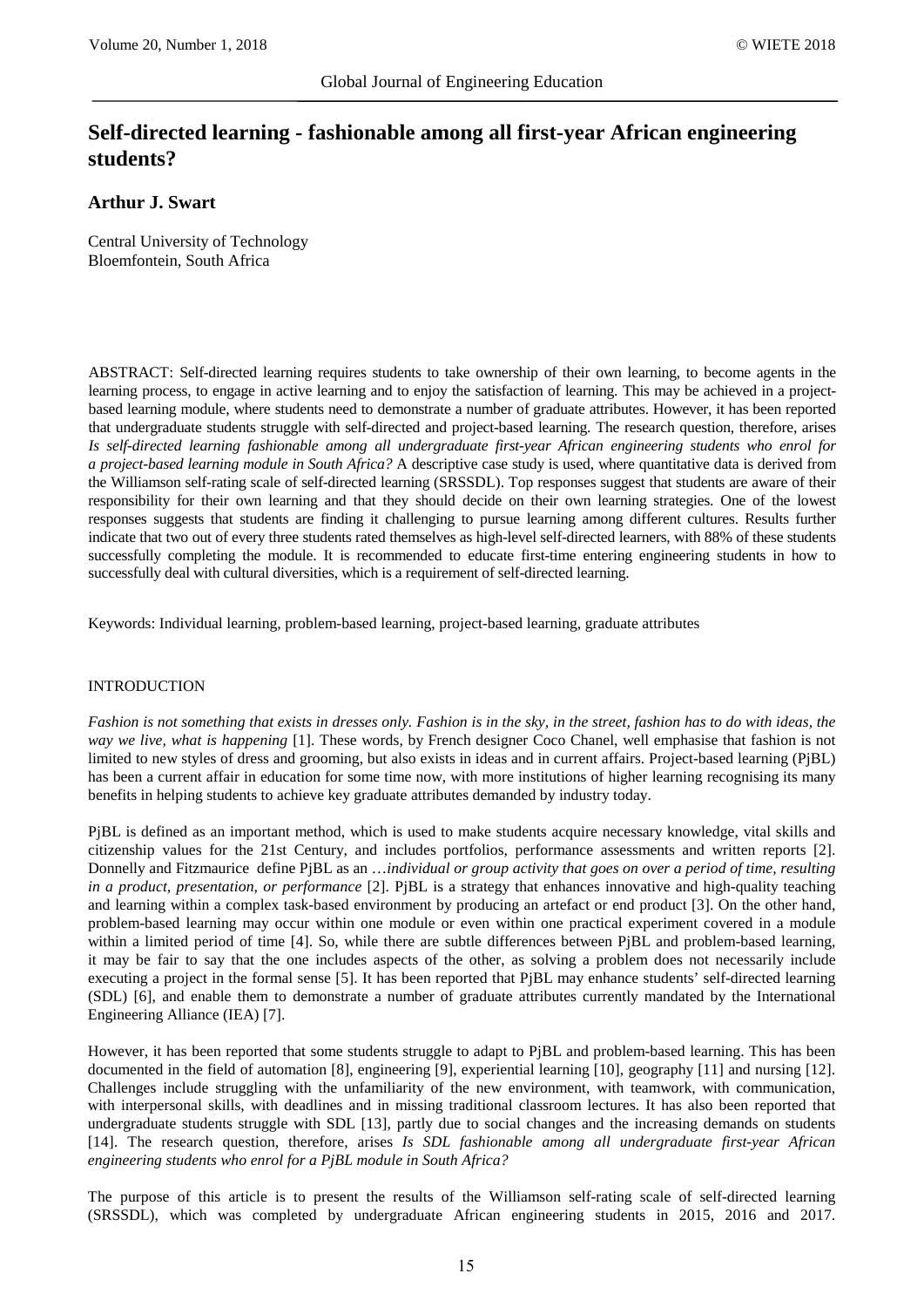This SRSSDL was originally developed to assess SDL behaviour that is different from the simple measuring of perceptions and readiness for SDL [\[15\]](#page-6-9). This article firstly presents a brief review of SDL and, then covers some of the main rating scales, which have been developed for it. The context of this study is then given, along with the research methodology, which features a descriptive case study with quantitative data. Results and discussions occur simultaneously followed by the conclusions.

#### SELF-DIRECTED LEARNING

Some researchers trace the concept of SDL back to Lindeman in 1926 [\[16\]](#page-6-10), while others state that it was first discussed by Tough in 1966 [\[17\]](#page-6-11). Still others argue that the concept of SDL was first used in the process of learning by Dewey in 1918 and expanded to the education process after being defined as a learning skill by Knowles in 1975 [\[18\]](#page-6-12). However, what seems to be acceptable to the majority of researchers is that SDL is neither new nor innovative, being used for decades to refer to the ability of students to direct their own learning. One definition of SDL is that it is …*an active constructive process whereby learners set goals for their learning and monitor, regulate, and control their cognition, motivation and behavior guided and constrained by their goals and the contextual features of their environment* [\[19\]](#page-6-13).

Another definition states …*SDL is a process by which individuals set goals, locate resources, choose the method and evaluate progress through critical reflection* [\[20\]](#page-6-14). It has also been defined …*as learning that occurs as a part of an adults everyday life that is self-directed and does not depend on a classroom or an instructor* [\[21\]](#page-6-15). The most referenced definition is that by Knowles that states that SDL is a …*process in which individuals take the initiative, with or without the help of others, in diagnosing their learning needs, formulating learning goals, identifying human and material learning resources, choosing and implementing the most appropriate learning strategy and evaluating the results* [\[22\]](#page-6-16). However, one can discern from the many definitions that SDL requires students to take ownership (responsibility) of their own learning, to become agents (act independently) in the learning process, to engage in active learning and to enjoy the satisfaction of learning.

A number of scales have been proposed with regard to determining SDL within students. These included Guglielmino's [\[23\]](#page-6-17) readiness scale, Deng's [\[24\]](#page-6-18) Chinese version of Guglielmino's instrument, Aydede and Kesercioğlu's [\[25\]](#page-6-19) scale, Ho's [\[26\]](#page-6-20) ability scale, Fisher, King and Tague's [\[27\]](#page-6-21) readiness scale, and Williamson's [\[28\]](#page-6-22) self-rating scale. Guglielmino's scale was developed to comprehend the influences of the individual characteristics, skills and motivations of self-directed learners, and contained 58 items that are rated on a 5-point Likert scale. Aydede and Kesercioğlu's scale was aimed at a course in science and technology and comprised 25 items focusing on planning and confidence within SDL. The ability scale of Ho was geared towards contract learning and featured 14 items covering planning, selfassessment and the search for human resources. Fisher, King and Tague's scale focused on nursing education, featuring 41 items comprising self-management, learning eagerness and self-control. Williamson's SRSSDL was used in higher education to determine, which skills would be required for life-long learners. It features 58 items (each with a 5-point Likert scale) covering five sub-factors; namely, awareness, learning strategies, learning activities, assessment and interpersonal skills.

Awareness relates to students understanding the factors that contribute to SDL. Learning strategies requires students to select specific strategies, which they currently use that are directly linked to SDL. Learning activities requires students to select specific activities, which they currently use that are directly linked to SDL. Evaluation helps to reveal specific student attributes with regard to how they monitor their individual learning. Interpersonal skills list specific skills, which students need to demonstrate if they are to successfully engage in SDL. Williamson's SRSSDL is usually divided into three categories; namely, low-level SDL (students who score less than 140), moderate-level SDL (students who score between 140 and 220) and high-level SDL (students who score more than 220).

## STUDY CONTEXT

Professional Practice I, better known as FIAP 172 by students and academics at North West University (NWU) in South Africa, is a compulsory module in the Bachelors engineering qualification (termed the BEng degree) for all undergraduate engineering students at NWU [\[29\]](#page-6-23). It is offered over the course of one year, with the syllabus split across two semesters, which are each approximately 14 weeks in duration. Students have to accumulate 628 credits in this 4-year degree, where the first-year comprises 156 credits, the second-year 180 credits, the third-year 156 credits and the fourth-year 136 credits. Engineering students obtain 24 credits, when they successfully complete FIAP 172, indicating that they devoted 240 notional hours to this module. The aim of FIAP 172 is to give engineering students the opportunity to develop important management and construction skills, as it involves much group work, where imaginary companies are formed with the goal of designing and constructing working projects to meet the needs of actual clients (be it industry, commercial enterprises or government departments). Some of these projects include a working hovercraft, a petdipping station and a recycling machine, all designed and developed by first-year African engineering students.

Registered first-year African engineering students are initially required to complete a practical workshop induction programme (offered during March) before engaging with the aim of the module. This requires students to attend three different practical sessions, each a total of eight-hours in duration. This induction covers aspects relating to safety, electrical motor operations, welding, fitter and turning practice, and general electrical principles. This empowers students with the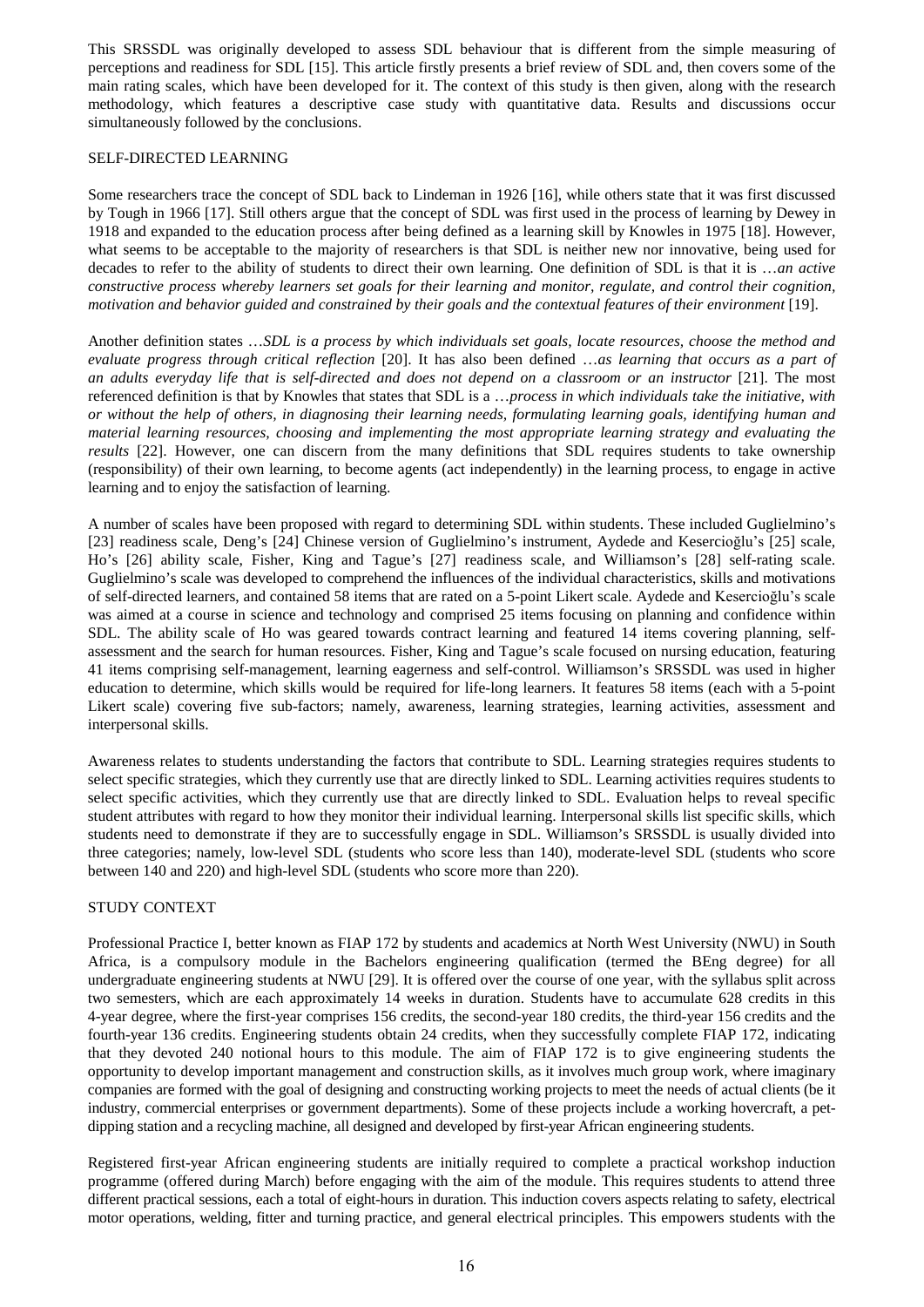required theoretical knowledge, which they will need to apply, when engaging with the aim of the module. This aligns with research by Biggs and Tang who state that quantitative stages of learning (knowledge or theory) occur first, followed by qualitative stages of learning (application or practice) [30]. It also follows the learning cycle of Kolb (concrete experience, reflective observation, abstract conceptualisation and active experimentation) [\[31\]](#page-6-24), and the alternative framework for developing performance objectives devised by Gagné (verbal information, intellectual skills, cognitive strategies, motor skills and attitudes) [\[32\]](#page-6-25). Students are rotated among the three practical sessions, as the workshops are not large enough to accommodate all the registered students at the same time. An indemnity form is furthermore signed by the students, thereby releasing the University from any legal action that may arise due to student negligence. During this time, the facilitator meets with potential clients from industry, commerce and government departments to ascertain their needs or problems, which need to be solved.

A list of possible projects from actual clients is then shared with groups made up of six students each, who need to select three possible ones and prepare a PowerPoint presentation for each one in which they detail what they think would be required to successfully complete the project. The facilitator then assigns a specific project to a group based on their level of understanding of that project as demonstrated in their presentation. A concept design, detailed design and budget must then be submitted (end of April). Detailed designs of the project are required using CAD software at the end of May, before students enter the official mid-year examination and vacation period (June through July). Students physically work on their project for about two months, with a final evaluation at the end of September. An exhibition in October makes their completed project public knowledge to the actual clients, industry, commercial and government representatives that are present. Regular communication between the facilitator and student groups occur via the institutions learning management system, which is built on the SAKAI platform [\[33\]](#page-6-26).

This module covers the majority of graduate attributes (GA) prescribed by the IEA [\[34\]](#page-6-27). Engineering knowledge (GA1) is demonstrated, when students recall basic fundamental theories in the design (GA3) of their project, such as Kirchhoff's voltage and current laws to determine the battery size required to power a hovercraft for 10 minutes. Problem analysis (GA2) is demonstrated, when students need to overcome a hurdle or challenge in their design, often requiring investigation (GA4), modern tool usage (GA5) and teamwork (GA9). For example, students may need to electronically measure the distance between two objects in a recycling machine. Investigation and research using the Internet may lead them to use an ultrasonic sensor, while teamwork will enable them to position it in the best possible location for optimum measurements. Here communication (GA10) is also essential, as students need to discuss the steps that need to be taken to complete the project.

Project management and finance (GA11) is the foremost attribute acquired by these students, who need to manage meetings, monitor the budget, purchase required materials and evaluate the progress of the project. Ethics (GA8) and sustainability (GA7) should also be demonstrated in the appropriate expenditure of funds and the use of recycle material. During the public presentation, students engage with society (GA6) as they highlight the operation and benefits of their working project. It is further hoped that the entire module will create awareness among these first-year engineering students about the importance of entrepreneurship, which requires life-long learning (GA12). This is a true PjBL module that actively engages students in their learning by giving them the opportunity to construct knowledge and a product as part of a team, which is really a simulation of a common work-force experience [\[35\]](#page-6-28).

## RESEARCH METHODOLOGY

A descriptive case study, with quantitative data, is used in this research as it describes a situation (student ratings of their SDL) within a real-life context (students engaging with PjBL within FIAP 172). Yin describes three types of case studies, being exploratory (examines a situation, where an intervention produces no single clear result), descriptive (describes a situation within a real-life context) and multiple case studies (discovers differences between/within cases) [\[36\]](#page-6-29). Statistical analysis and quantitative data is useful in making comparisons across relatively large numbers of people, events or objects [\[37\]](#page-6-30). In this study, the target population is relatively large (n = 1,058) as it encompasses all undergraduate registered students for FIAP 172 over a 3-year period, thereby negating the use of a sampling technique. Quantitative data is used to highlight the average student self-rating scores obtained from the Williamson SRSSDL for 2015, 2016 and 2017. This SRSSDL was completed by students during the induction programme held in March. These results cover five sections; namely, awareness, learning strategies, learning activities, evaluation and interpersonal skills.

Quantitative data also includes the final grades awarded to these students, which are presented using descriptive statistics (standard deviation, variance, kurtosis, skewness, mode and median). These final grades are furthermore correlated to the total scores from the Williamson SRSSDL (maximum score of 290 possible). This scale features 58 questions, with 12 questions dedicated to each of the five sections. Each question features a 5-point Likert scale  $(1 = never; 2 = seldom; 3 = sometimes; 4 = often; and 5 = always) designed to probe student's perception of themselves$ with regard to specific statements used in each of the five sections. The average value for each question is then calculated for each calendar year and portrayed on a bar graph. The standard deviation and variance for each question is calculated in MS Excel, so as to determine the top 10% and bottom 10% responses, along with the proximity of the responses. The skewness is used to see if the distribution is concentrated more on the left or on the right, while the kurtosis indicates whether the distribution features a peaked or flat response. The mode (value that occurs most often) and median (value with half the grades above and below it) values may also be used to indicate the type of distribution.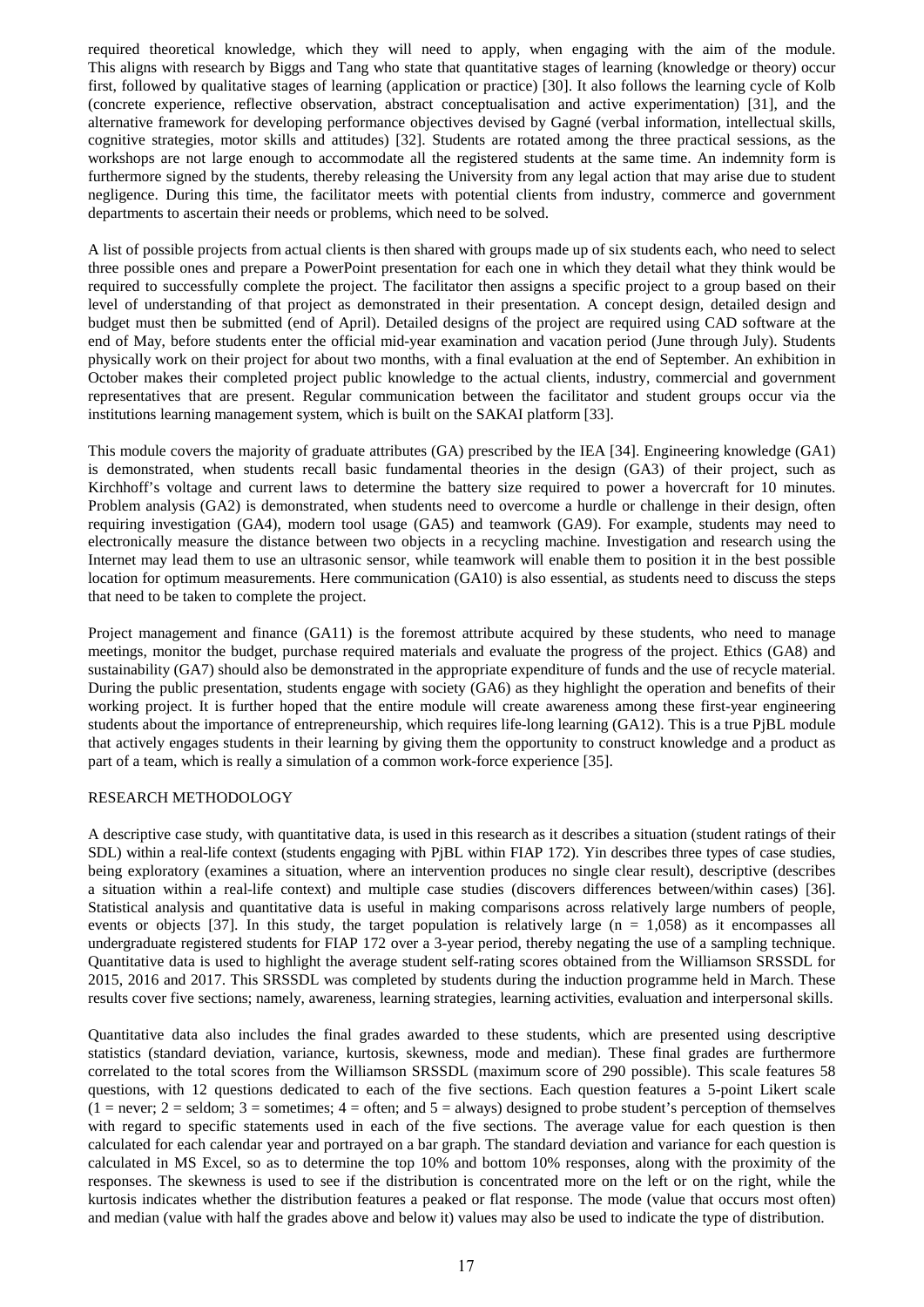#### RESULTS AND DISCUSSIONS

Average from 5-point

Likert scale

 $\overline{1}$  $\overline{0}$ 

 $\overline{1}$ 

 $1.10$ 

3

 $\overline{4}$ 

5

 $\overline{2}$ 

A total sample size of 1,058 exists  $(2015 = 337, 2016 = 333$  and  $2017 = 388$ ), where the majority of students are male (on average 4.5 times more than females). Males tend to dominate engineering in South Africa [\[38\]](#page-7-0) as is the case in the rest of the world [\[39\]](#page-7-1). The majority of students were 18 years old, which validates them as first-year undergraduate students who have just completed their secondary or high school career (average age for Grade 12 learners in South Africa is 18 years [\[40\]](#page-7-2)).

The majority of students are enrolling for this module for the first time, as they indicated that they are in their first-year of their higher educational studies. A small minority of students are repeating the module for the second or third time, as they could not successfully complete it at their first attempt. This may be linked to research by Henry et al who found that PjBL presented significant challenges to some undergraduate engineering students; in particular, the students missed traditional faculty lectures and struggled to work successfully in groups [\[41\]](#page-7-3).

Figures 1 through 5 present the student responses (average values shown) to each of the 12 questions for the five sections making up the Williamson SRSSDL. The average standard deviation value is also shown for questions that meet a specific condition. MS Excel has a conditional formatting rule, where the top 10% and bottom 10% values of a given data stream may be highlighted. This was used to highlight the top 10% and bottom 10% average values for all 58 questions. This means that five questions with the highest average values (many students selecting often (4 points) and always (5 points) from the 5-point Likert scale) and five questions with the lowest average values (more students selecting never (1 point) and seldom (2 points)) would be highlighted in red and yellow, respectively. However, this same conditional format is applied to the standard deviation of the responses. When the conditional formatting rule highlights both average values and standard deviations for a specific question, then their standard deviation is shown on the bar graph. This was determined for 8 questions (4 with the highest average values and 4 with the lowest average values for all three years).

Figure 1 reveals two questions that fell within the top 10% of the 58 items, having a low average standard deviation (Ave. Std. Dev.). A high percentage of respondents are aware that they are responsible for their own learning (Q5 with 0.52) and that they are responsible for identifying areas of deficiency in their learning (Q6 with 0.65). Figure 2 shows two questions that fell within the top 10% and two that fell within the bottom 10% of the 58 items. A high percentage of respondents indicated that they possess two key learning strategies that are linked to SDL; namely, *I regard problems as challenges* (Q8 with 0.73) and *I am able to decide my own learning strategy* (Q12 with 0.71).

Problem-solving is one of the GA of the IEA that all engineering students should be able to demonstrate [\[34\]](#page-6-27). However, two learning strategies exist with low average points (less than three) and high average standard deviations (above one). This indicates that students are divided on the use of these strategies, which focuses on role play as a useful method for complex learning (Q3 with 1.10) and the use of concept mapping as an effective method of learning (Q10 with 1.07). This is in contrast to research in India that shows that engineering students love role-play [\[42\]](#page-7-4), while research in England confirms that engineering students do not consider concept mapping of greatest importance as a learning strategy [\[43\]](#page-7-5).





Figure 1: 12-questions from the Williamson SRSSDL regarding awareness.

 $1.07$ 

 $10$ 

 $11$ 

 $0,71$ 

 $12$ 

 $0,73$ 

8

9

Figure 2: 12-questions from the Williamson SRSSDL regarding learning strategies.

Questions

6

 $\overline{7}$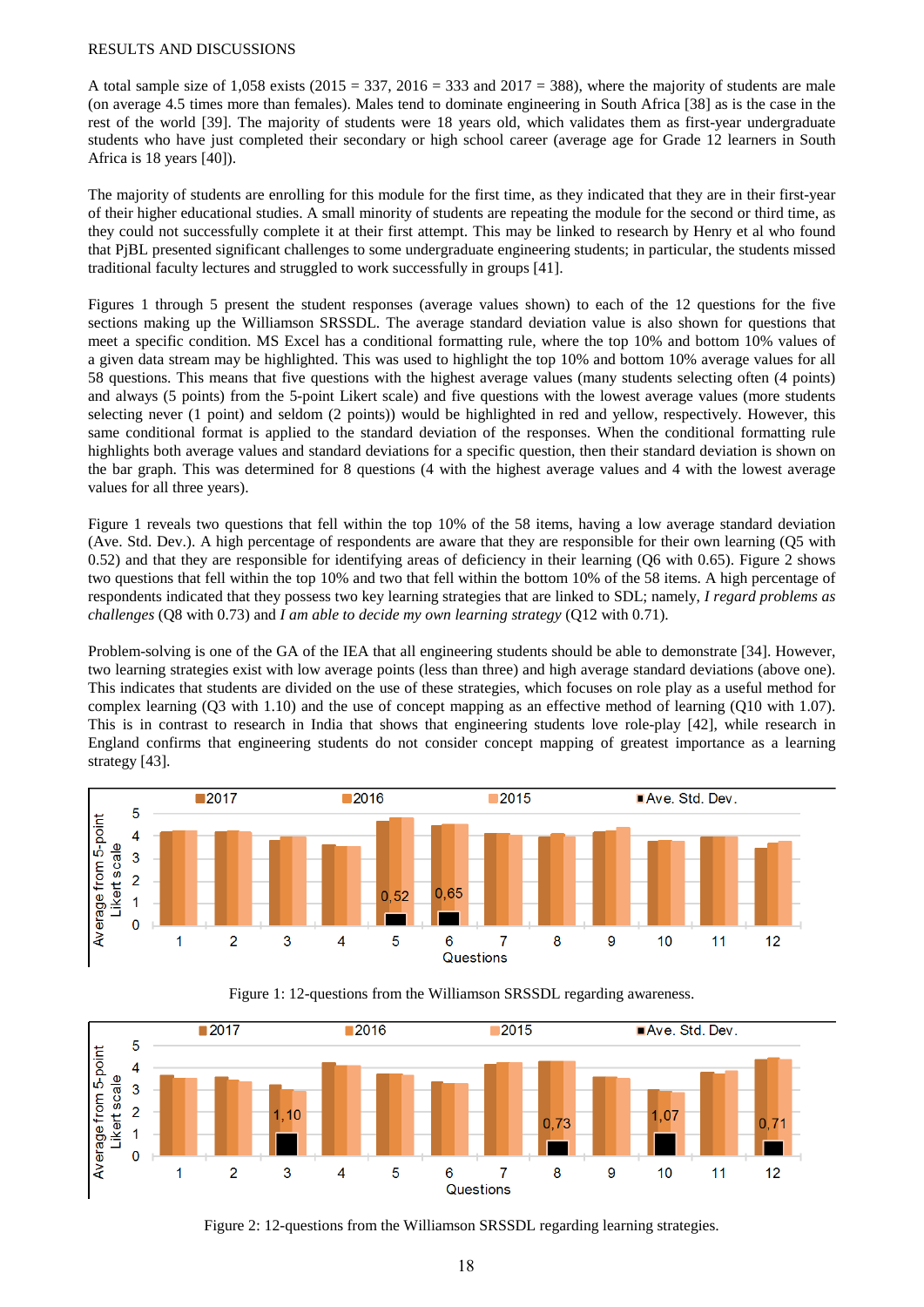



Figure 4: 12-questions from the Williamson SRSSDL regarding evaluation.

Figure 3: 12-questions from the Williamson SRSSDL regarding learning activities.

■2017 ■2016  $2015$ Ave. Std. Dev. 5 Average from 5-point  $\overline{4}$ Likert scale  $\overline{3}$  $\overline{a}$  $1,04$  $\overline{1}$  $\overline{0}$  $\overline{2}$  $\overline{7}$  $\overline{1}$ 3 4  $\overline{5}$  $\overline{6}$  $\bf{8}$ 9  $10$  $11$  $12$ Questions

Figure 5: 12-questions from the Williamson SRSSDL regarding interpersonal skills.

Figure 3 indicates one question that fell within the bottom 10% of the 58 items (average value from the 5-point Likert scale less than 3), having a high average standard deviation. Respondents have mixed feelings about using concept mapping as a useful method of comprehending a wide range of information (Q3 with 1.13). This corresponds to the result for question 10 (Q10 with 1.07) in Figure 2. No questions under evaluation (Figure 4) fell within the top 10% or bottom 10% of the 58 items. This indicates that students are in relative agreement on the beneficial use of selfassessments, peer-assessments, reflective practice and critical feedback. Figure 5 highlights one last question, which falls under the bottom 10% of the 58 items (average value for the three years below 3, from the 5-point Likert scale). This question states *I find it challenging to pursue learning in a culturally diverse milieu*. Respondents seem to find it difficult to learn within an environment characterised by many cultures, which is confirmed by Rodgers and Tennison who indicate that many first-year students struggle with culture shock, homesickness and other issues [\[44\]](#page-7-6).

Table 1 portrays the three student rating levels, as obtained from the Williamson SRSSDL. The majority of first-year undergraduate African engineering students rated themselves as high-level SDL students (average of 68% for the 3-year period). More females than males rated themselves as high-level SDL students. Furthermore, more moderate-level rated SDL students are likely to fail the PjBL module (18% on average) as compared to high-level rated SDL students (12% on average). According to Conn, individuals with a higher level of readiness for SDL are more likely to engage in actual SDL activities [\[45\]](#page-7-7). This, in turn, may lead to improved learning outcomes and student satisfaction [\[46\]](#page-7-8).

| Table 1: Student rating levels derived from the Williamson SRSSDL. |  |  |  |
|--------------------------------------------------------------------|--|--|--|
|--------------------------------------------------------------------|--|--|--|

| Vear    | Low-level<br>$\leq$ 140) | Moderate-level<br>$(140-220)$ | High-level<br>(>220) | Males -<br>high-level | Females -<br>high-level | Moderate<br>level fail | High-level<br>fail |
|---------|--------------------------|-------------------------------|----------------------|-----------------------|-------------------------|------------------------|--------------------|
| 2015    | 0%                       | 35%                           | 65%                  | 64%                   | 73%                     | 15%                    | 10%                |
| 2016    | 0%                       | 27%                           | 73%                  | 70%                   | 86%                     | 20%                    | 11%                |
| 2017    | 0%                       | 34%                           | 66%                  | 65%                   | 73%                     | 20%                    | 16%                |
| Average | 0%                       | 32%                           | 68%                  | 66%                   | 77%                     | 18%                    | 12%                |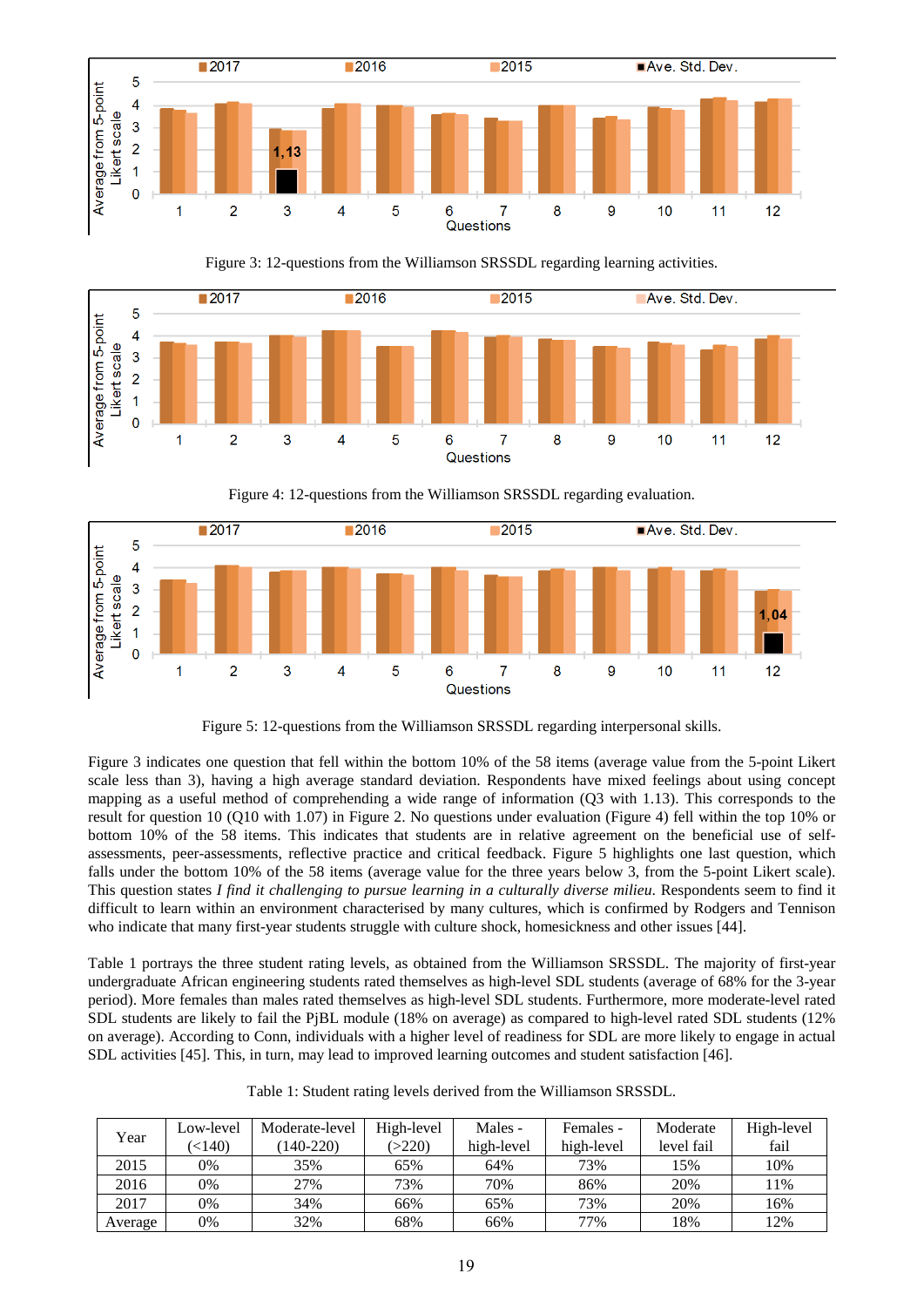Table 2 illustrates the descriptive statistics of the final grades along with the Pearson correlation values and *p*-values. This correlation and significance test was done between the total score from the SRSSDL and the final student grades awarded at the end of each calendar year. No statistically significant relationship exists between the final grades of the students and their SDL rating score. This has been confirmed by other research [47]. The standard deviation is relatively constant, as is the kurtosis and skewness values, which indicate that a larger number of students lie above the median value. What is concerning is the mode value for 2015 and 2016 (most occurring final grade was 0). This suggests that a number of students registered for the module, completed the induction programme and then dropped out of the module.

| Year | Sample | Pearson | <i>p</i> -value | Pass | $_{\rm SD}$ | Variance | Kurtosis             | <b>Skewness</b> | Mode | Median |
|------|--------|---------|-----------------|------|-------------|----------|----------------------|-----------------|------|--------|
| 2015 | 337    | 0.043   | 0.428           | 88%  | 24          | 576      | $\epsilon$<br>ر ر. د | $\cap$<br>-1.23 |      |        |
| 2016 | 333    | 0.065   | 0.231           | 87%  | سە          | 607      | 1.88                 | $-1.61$         |      | 70     |
| 2017 | 388    | 0.085   | 0.094           | 83%  |             | 368      | 1.38                 | $-1.4.$         | 50   | 60     |

Table 2: Correlations and descriptive statistics of the final grades of the students in FIAP 172.

#### CONCLUSIONS

The purpose of this article was to present the results of Williamson SRSSDL, which was completed by 1,058 first-year undergraduate African engineering students between 2015 and 2017. The top four responses with the lowest standard deviation relate to students being aware of their responsibility for their own learning, that they are responsible for identifying areas of deficiency in their learning, that they regard problems as challenges and that they are able to decide on their own learning strategies. The lowest four responses with the highest standard deviation relate to students not currently using role play or concept mapping, while finding it challenging to pursue learning among different cultures.

Results also indicate that two out of every three students rated themselves as high-level self-directed learners, with a higher percentage of females rating themselves as high-level self-directed learners as compared to the males. A higher percentage of moderate-level self-directed learners failed the PjBL module as compared to high-level selfdirected learners. No statistically significant relationship was found between the individual rating scores of the students and their final grades awarded at the end of the year. Based on these results, is it plausible to conclude that SDL is fashionable among all undergraduate first-year African engineering students who enrol for a PjBL module in South Africa? The answer is no. Adopting role play and concept mapping, while overcoming cultural diversities stand out as key challenges that some students will have to contend with, if SDL is to be fashionable among all undergraduate students.

If cultural diversities continue to be a challenge, then some students may struggle to successfully demonstrate the GA of teamwork, communication and engagement with society. Furthermore, on average, 32% of the students rated themselves as moderate-level self-directed learners. This suggests that SDL is not really fashionable among 338 students (0.32 x 1,058), who would have otherwise rated themselves as high-level self-directed learners. A key recommendation is to educate first-time entering engineering students in the effective use of concept mapping, while creating awareness of how to cope with cultural diversities, which are requirements for SDL. PjBL may continue to be a current affair in higher education, where students will need to engage more with SDL in order to demonstrate key GA linked to the module. This may require more students to adopt SDL as they themselves becoming fashionable with current affairs in higher education.

## ACKNOWLEDGEMENTS

This work is based on the research supported by the National Research Foundation (NRF) of South Africa (Grant Number: 106017). Any opinion, finding and conclusion or recommendation expressed in this material is that of the author and the NRF does not accept any liability in this regard. The author would also like to acknowledge Mr Hannes Du Toit and Mr Pieter Tolmay, at the North-West University, for their insight and technical contribution to the completion of this article.

## REFERENCES

- <span id="page-5-0"></span>1. Brainy Quote (2017). *Homepage*. 29 January 2017, http://www.brainyquote.com/quotes/
- <span id="page-5-1"></span>2. Ilter, İ., A study on the efficacy of project-based learning approach on social studies education: conceptual achievement and academic motivation. *Educational Research and Reviews,* 9, **15**, 487-497 (2014).
- <span id="page-5-2"></span>3. Havenga, H., Project-based learning in higher education: exploring programming students' development towards self-directedness. *South African J. of Higher Educ.,* 29, **4**, 135-157 (2015).
- <span id="page-5-3"></span>4. Swart, A.J., Using problem-based learning to stimulate entrepreneurial awareness among senior African undergraduate students. *Eurasia J. of Mathematics, Science and Technol.,* 10, **2**, 125-134 (2014).
- <span id="page-5-4"></span>5. Jowitt, A., Issues in making the transition from traditional teaching to project based learning. *Proc. 20th Annual Conf. for the Australasian Association for Engng. Educ., Engineering the Curriculum*, 6-9 December 2009, 417 (2009).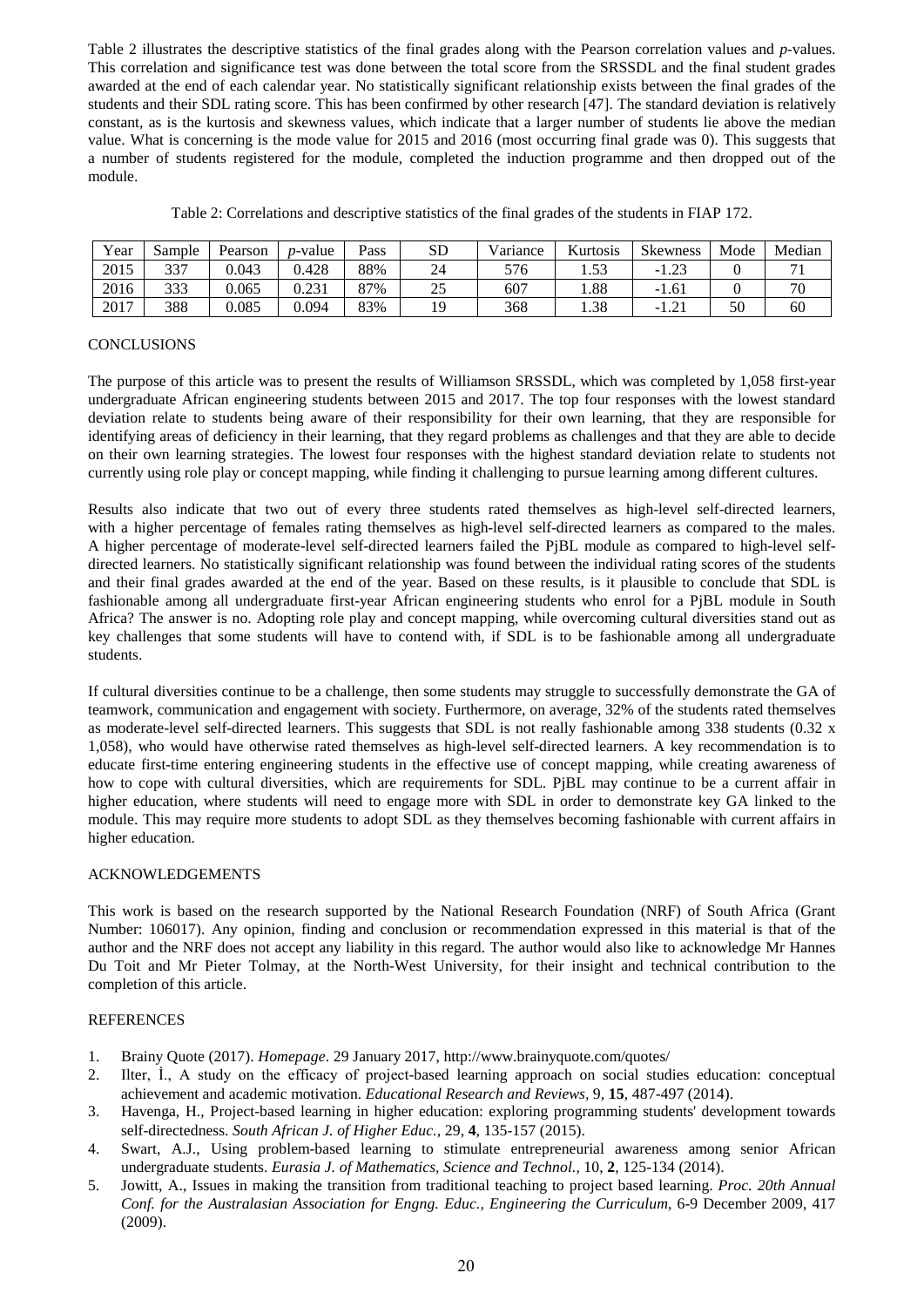- <span id="page-6-0"></span>6. Bagheri, M.*,* Ali, W.Z.W., Abdullah, M.C.B. and Daud, S.M., Effects of project-based learning strategy on selfdirected learning skills of educational technology students. *Contemporary Educational Technol.,* 4, **1**, 15-29 (2013).
- <span id="page-6-1"></span>7. Swart, A.J. and Hertzog, P.E., Contrasting three different academic's assessments of a compulsory capstone module in power engineering indicates reliability! Paper presented at the SAUPEC 2016, Vaal University of Technology, Three Rivers Lodge (2016).
- <span id="page-6-2"></span>8. Lugowski, J.T. and Widmer, S.E., Problem based learning of data acquisition and computer-based control applications in MET courses. *Proc. ASEE Annual Conf.* (2002).
- <span id="page-6-3"></span>9. Swart, A.J. and Toolo, L.E., Fundamental problem-solving skills are found across the board in education: are our power engineering students on-board? Paper presented at the ICEE 2015, Zagreb, Croatia (2015).
- <span id="page-6-4"></span>10. Depaola, N.*,* Anderson, P.R., Cammino, R., Haferkamp, B., Shunia, L., Brey, E.M., Mohammadi, J. and Teymour, F., Experiential learning opportunities exploring the impact of engineering solutions-a collaborative gen edengineering effort. *Proc. 122nd ASEE Annual Conf. and Exposition*, Seatle, 14-17 June, Paper ID, 13878 (2015).
- <span id="page-6-5"></span>11. Spronken-Smith, R.*,* Bullard, J.O., Ray, W., Roberts, C. and Keiffer, R., Where might sand dunes be on Mars? Engaging students through inquiry-based learning in geography. *J. of Geography in Higher Educ.,* 32, **1**, 71-86 (2008).
- <span id="page-6-6"></span>12. Lack, M. and Bruce, J.C., How nursing students perform in problem-based learning tutorials - a South African perspective. *J. of Nursing Educ. and Practice,* 4, **7**, 156 (2014).
- <span id="page-6-7"></span>13. Osatuyi, B., De LaRosa, R. and Osatuyi, T., IS pedagogy 2.0: gamification approach. *Proc. 22nd Americas Conf. on Infor. Systems (AMCIS 2016): Surfing the IT Innovation Wave*, 11-14 August 2016, San Diego, California (2016).
- <span id="page-6-8"></span>14. Smith, J.M., What is Necessary to Effectively Teach Self-Regulation to Students? Defining the Importance for Student Self-Regulation. City University of Seattle (2017).
- <span id="page-6-9"></span>15. Ayyildiz, Y. and Tarhan, L., Development of the self-directed learning skills scale. *Inter. J. of Lifelong Educ.*, 34, **6**, 663-679 (2015).
- <span id="page-6-10"></span>16. Sheckley, B.G., Self‐directed learning among adults enrolled in a community college. *Community/Junior College Quarterly of Research and Practice,* 9, **2**, 165-175 (1985).
- <span id="page-6-11"></span>17. Ye, S.-H. and Hung, Y.-C., The study of self-seamless teaching strategy for ubiquitous learning environments. *Proc. 6th IEEE Inter. Conf. on Wireless, Mobile and Ubiquitous Technologies in Education (WMUTE),* 182-186 (2010).
- <span id="page-6-12"></span>18. Arkan, B.*,* Avdal, E.Ü. and Sari, H.Y., Locus of control and self directed learning relation on nursing students. *Inter. J. of Caring Sciences,* 9, **2**, 514-519 (2016).
- <span id="page-6-13"></span>19. Pintrich, P.R. and Zusho, A., *Student Motivation and Self-regulated Learning in the College Classroom*. In: Perry, R.P. and Smart, J.C. (Eds), The Scholarship of Teaching and Learning in Higher Education: an Evidence-based Perspective, Dordrecht, The Nederlands: Springer, 731-810 (2007).
- <span id="page-6-14"></span>20. Brookfield, S., Adult learning: an overview. *Inter. Encyclopedia of Educ.,* 10, 375-380 (1995).
- <span id="page-6-15"></span>21. Merriam, S.B., Andragogy and self‐directed learning: pillars of adult learning theory. *New Directions for Adult and Continuing Educ.,* **89**, 3-14 (2001).
- <span id="page-6-16"></span>22. Knowles, M.S., *Self-Directed Learning: a Guide for Learners and Teachers*. New York: Cambridge (1975).
- <span id="page-6-17"></span>23. Guglielmino, L.M., Development of the Self-directed Learning Readiness Scale. Doctoral, Dissertation Abstacts International, 38, 6467A, The University of Georgia, Georgia (1977).
- <span id="page-6-18"></span>24. Deng, Y., *Adult Teaching and Self-directed Learning*. Wu-Nan, Taipei (1995) (in Chinese).
- <span id="page-6-19"></span>25. Aydede, M. and Kesercioğlu, T., Fen ve teknoloji dersine yönelik kendi kendine öğrenme becerileri ölçeğinin geliştirilmesi (Development of self direct learning scale toward science and technology course). *Çukurova Üniversitesi Eğitim Fakültesi Dergisi,* 36, **3**, 53-61 (2009) (in Turkish).
- <span id="page-6-20"></span>26. Ho, C., Facilitation to self-directed learning: a refection of teaching experiment on contract learning. *National Science Council J: of Humanity and Social Sciences,* 8, **3**, 417-426 (1998).
- <span id="page-6-21"></span>27. Fisher, M.*,* King, J. and Tague, G., Development of a self-directed learning readiness scale for nursing education. *Nurse Education Today,* 21, **7**, 516-525 (2001).
- <span id="page-6-22"></span>28. Williamson, S.N., Development of a self-rating scale of self-directed learning. *Nurse Researcher,* 14, **2**, 66-83 (2007).
- <span id="page-6-23"></span>29. North West University, Fields of Study. (2017), 8 December 2017, http://www.nwu.ac.za/students/fields-of-study
- 30. Biggs, J. and Tang, C., *Teaching for Quality Learning at University*. (4th Edn), Maidenhead: McGraw-Hill International, 1-5 (2011).
- <span id="page-6-24"></span>31. Kolb, D.A., *Learning Cycle and Learning Style Inventory*. London: Prentice Hall, 20-40 (1984).
- <span id="page-6-25"></span>32. Gagne, R., Military training and principles of learning. *American Psychologist,* 17, **1**, 263-276 (1962).
- <span id="page-6-26"></span>33. Swart, A.J., Student usage of a learning management system at an open distance learning institute - a case study in electrical engineering. *Inter. J. of Electrical Engng. Educ.,* 52, **4**, 142-154 (2015).
- <span id="page-6-27"></span>34. Meda, L. and Swart, A.J., Graduate attributes in an electrical engineering curriculum: a case study. *Inter. J. of Engng. Educ.,* 33, **2**, 210-217 (2017).
- <span id="page-6-28"></span>35. Potter, M.K., Constructivism in the shadow of a dead god. *Inter. J. for the Scholarship of Teaching and Learning,* 7, **1**, 19 (2013).
- <span id="page-6-29"></span>36. Yin, R.K., *Case study research - Design and Methods*. Thousand Oaks: SAGE Publications Inc (2009).
- <span id="page-6-30"></span>37. Lomax, L.*,* Naranjee, N. and Karodia, A.M., An evaluation of job demands and the impact on organisational commitment of enrolled nurses at a private hospital in Durban, Kwa-Zulu Natal. *Singaporean J. of Business, Economics and Manage. Studies,* 51, **1810**, 1-57 (2014).